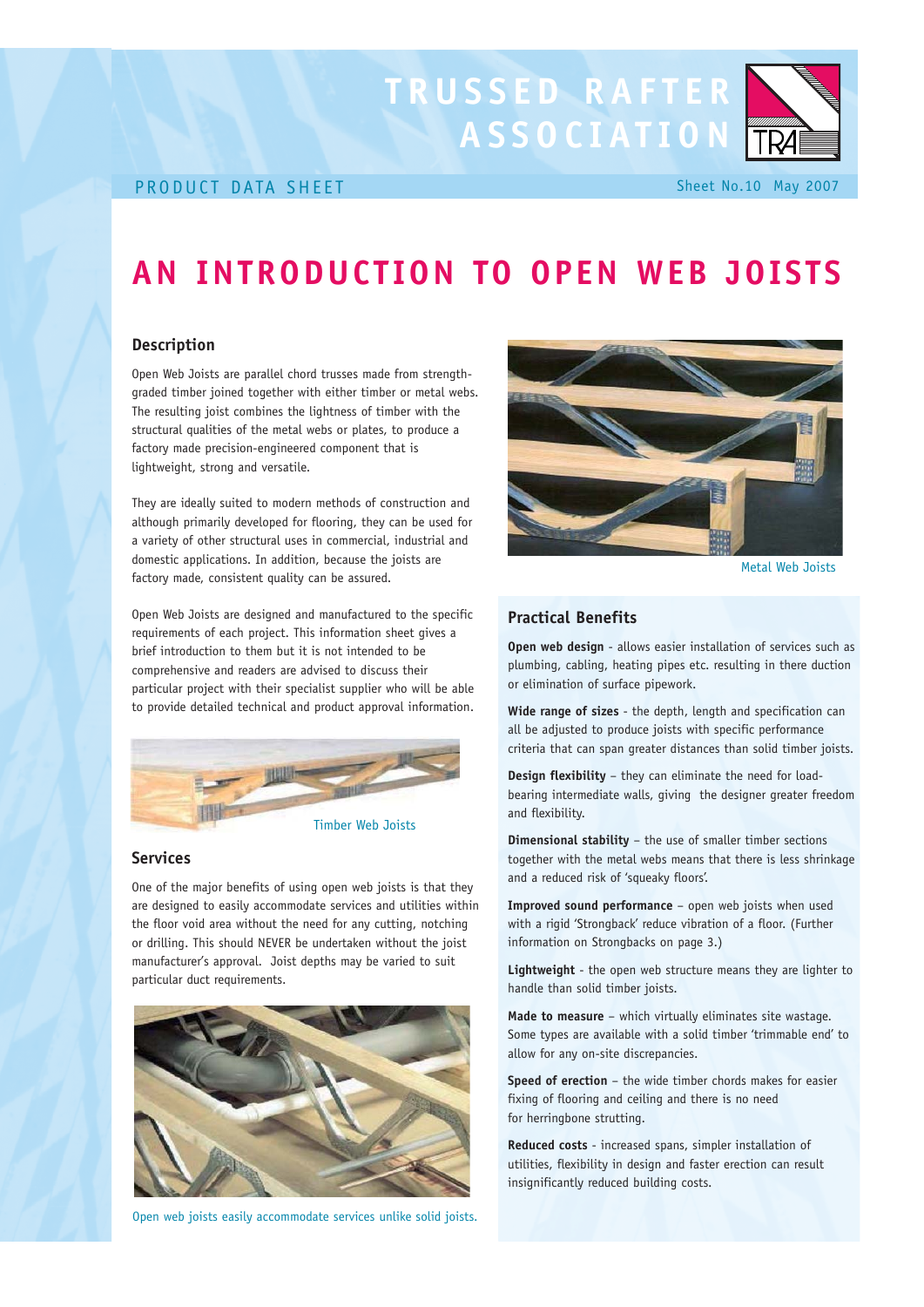

# **Applications**

Open web joists have been primarily developed to make floor installation easier, faster and more cost effective but they can also be used for roofs and a variety of other structural uses. As well as domestic applications they are suitable for both commercial and industrial projects and can be used on a variety of substrates including timber frame, masonry, steel and concrete.

### **Floor Systems**

An open web joist floor system can provide longer clear spans, which gives greater design flexibility in locating bearing walls and partitions. This allows the designer freedom to choose a variety of internal room layouts within an external shell.

The wide top and bottom chords allow speedy fixing of floor decking and ceiling materials. A further advantage is that herring- bone strutting is not required although if the span exceeds 4m, a Strongback is usually used.

Open web joists are made to measure so eliminating on-site wastage of both time and materials. However if required they can be supplied with a solid trimmable end to overcome any on-site variations.



# **Roofing Applications**

Open web joists are also suitable for both flat and pitched roofs where, due to their span capability, they can provide an economical alternative to steel, concrete and other materials.



Open web joists can be used for pitched roofs.

#### **Sizes**

Open web joists are available in a wide range of sizes to suit almost any project. Actual dimensions are dependant on loads, spans and specified centres. Whilst the technology exists to make extra long joists, in practice length is limited by the practicality of handling and transportation.

#### **Loading and Design**

Open Web Joists are designed and manufactured to the specific requirements of each project, their design being dependent on the application and loads applied. The design is undertaken with the aid of software programmes, which allow the designer to accommodate both dead and imposed loads applicable to the particular end-use and depending upon the type and occupancy of the building. The floor designer should be advised of any unusual loads which may be applied to the floor system e.g. spa baths, hoists etc. Open Web Joists are not designed to support masonry load-bearing walls but can be designed to support lightweight partition walls.



#### **Layout**

When used for flooring, joists are typically laid perpendicular to load-bearing walls. They should be laid as specified by the designer and as indicated on the layout drawing supplied. Care should be taken to ensure that the specified spacings and bearings are maintained. To aid setting out the joists should be temporarily fixed to a length of timber batten to keep them in their correct positions. Care should be taken to ensure that joists are level along their lengths and across the floor and that each is correctly supported. All bearing positions should be level and firm and provide the specified minimum bearing area.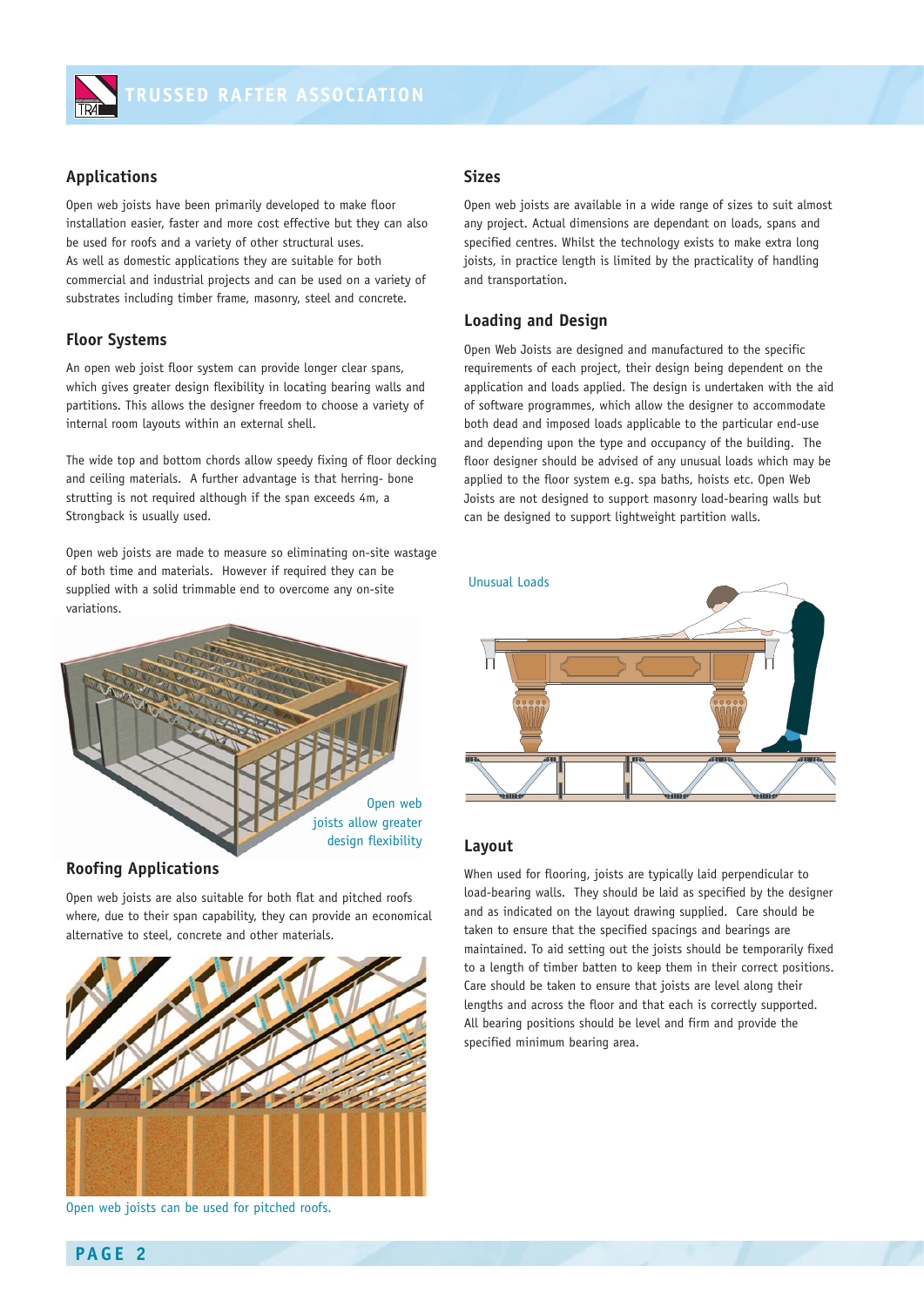## **Support Details**

The joist manufacturer or floor designer will supply typical support details covering a variety of situations for timber frame, masonry constructions and other supporting structures. In practice there are 2 principal ways of supporting the joists -either on the bottom chord or on the top chord. A number of typical support details are shown below.



#### **Strongback**

Strongbacks are used to dampen vibration by increasing the stiffness of the floor and reduce deflection by load sharing. They should be installed as per the manufacturer's guidance. Strongbacks should be inserted before the joists are fixed, as it may not be possible to do so after fixing. They are usually fitted tight to the underside of the top chord and fixed to blocks at positions indicated by the floor designer.



# **Horizontal Restraint Straps**

Horizontal restraint straps are used to tie the walls to the floors and should be fixed to perimeter walls in accordance with the Building Designer's instructions.

#### **Preservative Treatment**

Open web joists do not normally need to be preservative treated when used in floor constructions where the environment is likely to classified as Use Class 1 or 2 as defined in BS 5268 Part 2 or Euro code 5. However if the joists are to be used in situations where preservative treatment may be required then the manufacturers advice should be sought and any preservative treatment used should not adversely affect the corrosion resistance of the metal webs or plates.

### **Design Responsibilities**

The main parties involved in any design using Open Web Joists are the Building Designer and the Manufacturer. The Building Designer, usually the Architect or Structural Engineer has overall responsibility for the design and structural integrity of the building. They should ensure that the floor design is compatible with the supporting structure and that the floor is adequately connected to the walls. They should provide the Open Web Joist manufacturer with all relevant information The Manufacturer provides the materials to produce a floor that meets the criteria specified by the Building Designer. If, in addition to supplying the materials, the Manufacturer provides construction details and layout information they may take on the role of the Floor Designer, which involves additional responsibilities.